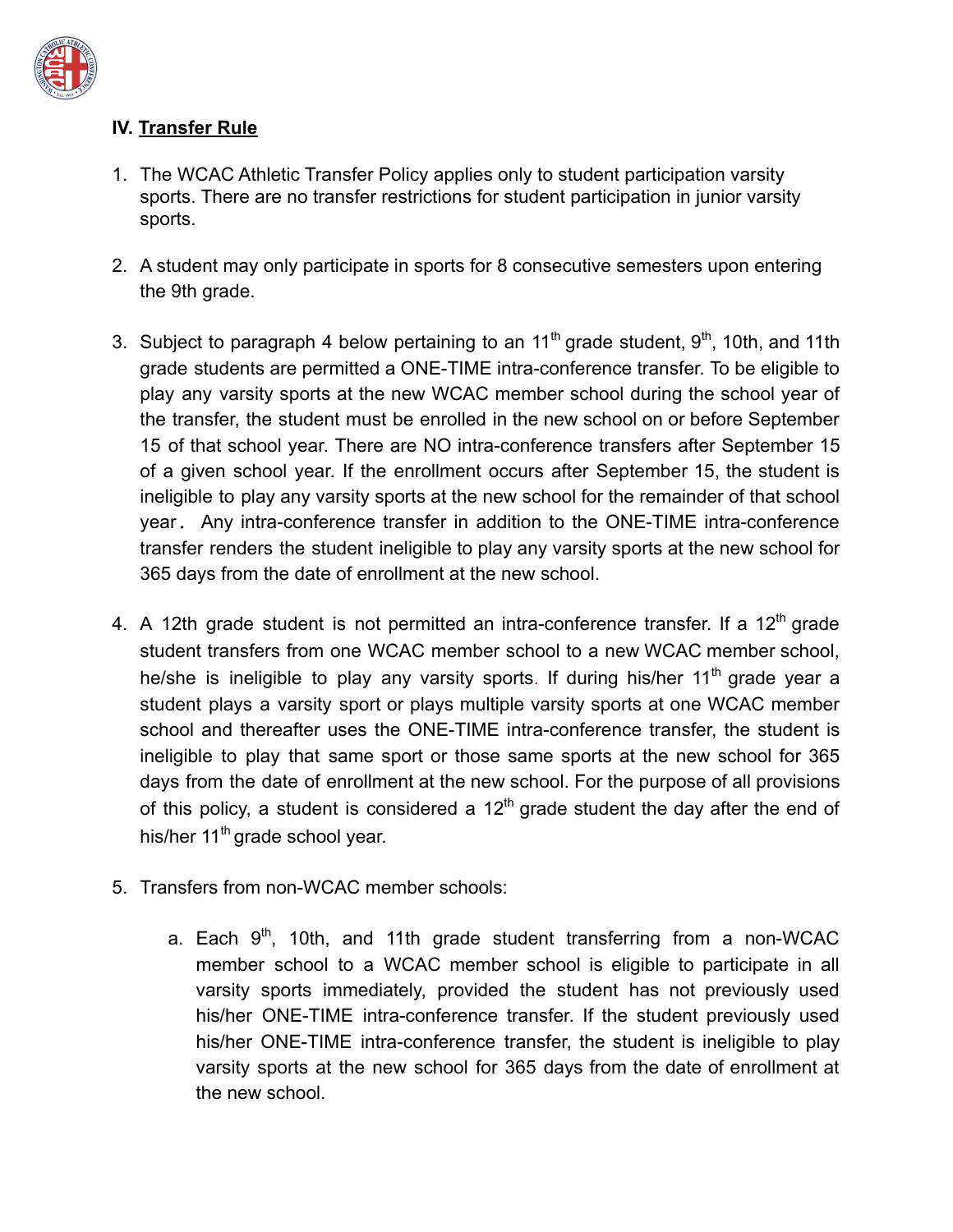

- b. A 12<sup>th</sup> grade student transferring from a non-WCAC member school to a WCAC member school is eligible to participate in all varsity sports provided he/she has enrolled in the WCAC member school by September 15 of that school year and provided the student has not previously used his/her ONE-TIME intra-conference transfer. If the enrollment occurs after September 15 or the student previously used his/her ONE-TIME intra-conference transfer, the student is ineligible to play any varsity sports at the new school.
- 6. Definitions: for the purpose of this Athletic Transfer Policy, the following definitions apply:
	- a. "Enrolled" and "Enrollment" in a school means a student has: i. Completed the application for the new school; ii. Has written acceptance from the new school; and iii. Payment of the Registration Fee has been received by the new school.
	- b. "Intra-conference transfer" means moving from one WCAC member school to another WCAC member school.
	- c. "ONE-TIME" is defined as a single intra-conference transfer for a  $9<sup>th</sup>$ , 10<sup>th</sup> and 11<sup>th</sup> grade student during the student's high school years.
	- d. "WCAC member school" means a school which is a part of The Washington Catholic Athletic Conference.
	- e. "Play" or "Played" means to appear or be listed on a varsity sport roster.
- 7. Each Head of School shall provide the WCAC Commissioner with legal guardianship documentation for a student upon request.
- 8. The WCAC and each member school shall publish the Athletic Transfer Policy, and all future amendment or modifications thereto, on their respective websites or on any other media intended to give notice to their students or those interested in becoming students at their school. It is the responsibility of each member school to provide a copy of the Athletic Transfer Policy to each student who intends to transfer or has transferred into their school.